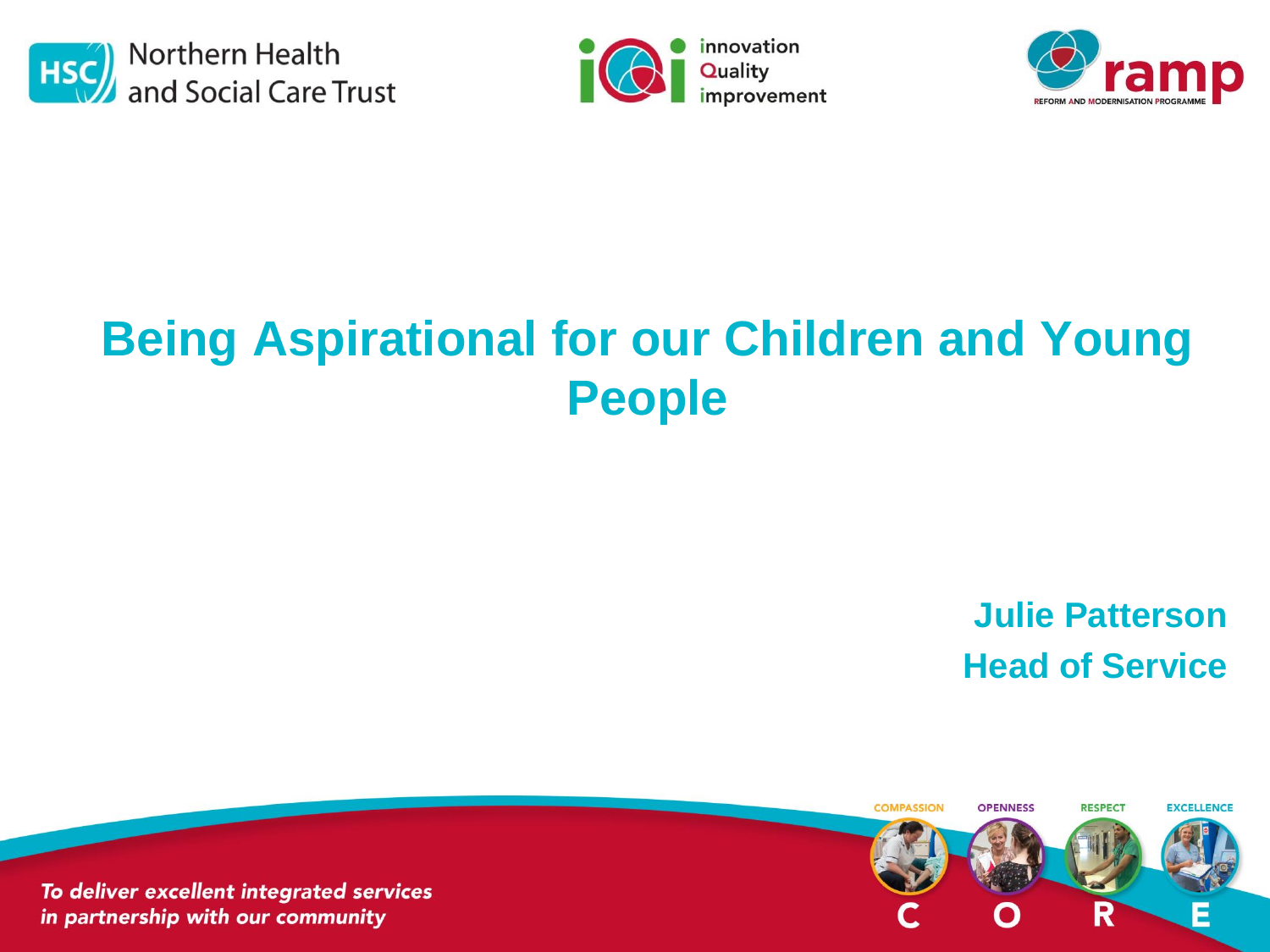





## **Overview**

- Concentration on Education starts at Nursery/P1
- Avoid moving children to new schools if feasible
- Use of Fostering Network
- Provide additional supports e.g. classroom assistants, supports for carers

**COMPASSION** 

OPENNESS

**RESPECT** 

**EXCELLENCI** 

- PEPs
- **Transition work for P6/P7 children**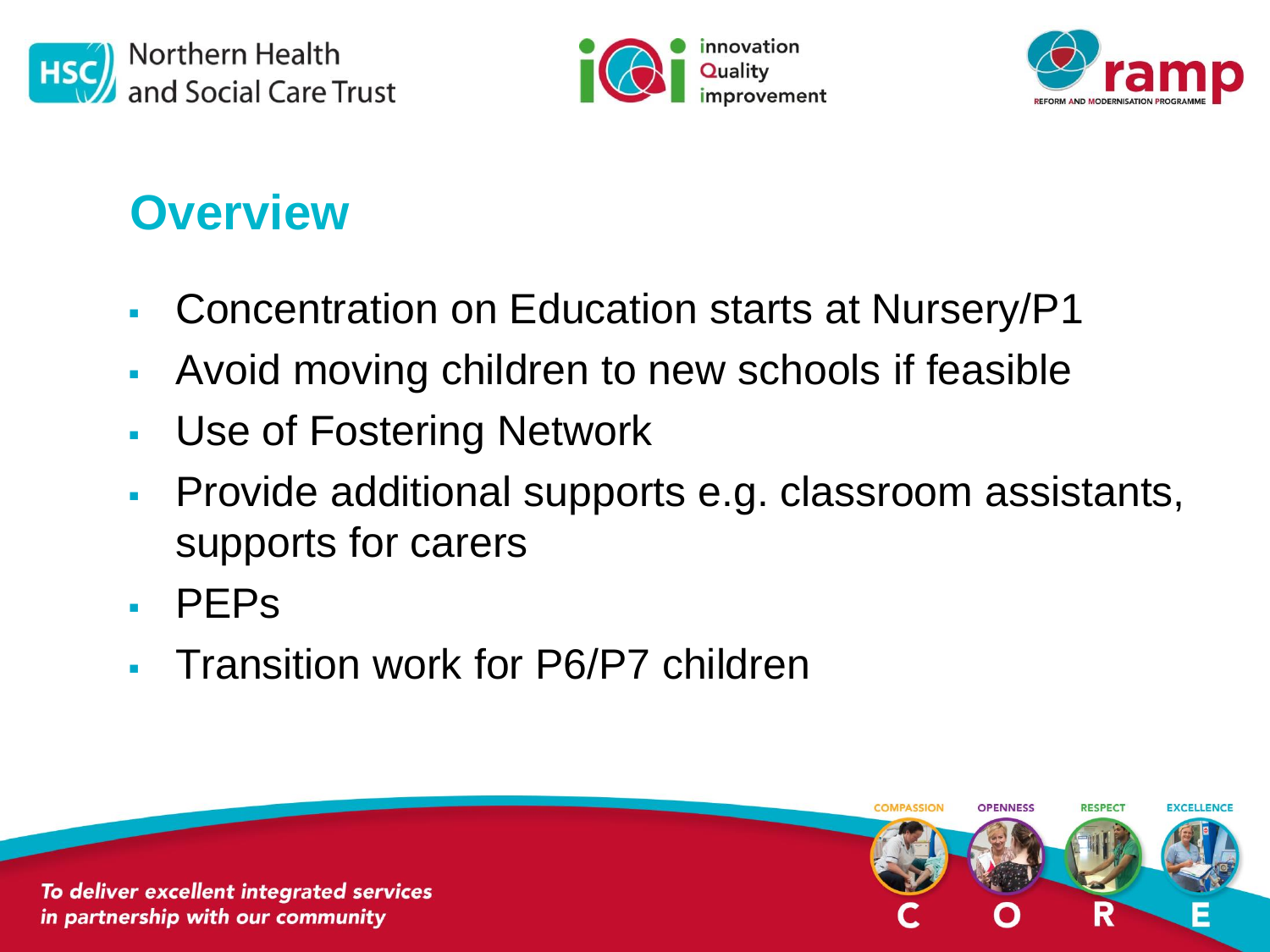





**EXCELLENCE** 

**RESPECT** 

R

#### **Challenges/Opportunities**



**COMPASSION** 

OPENNESS

To deliver excellent integrated services in partnership with our community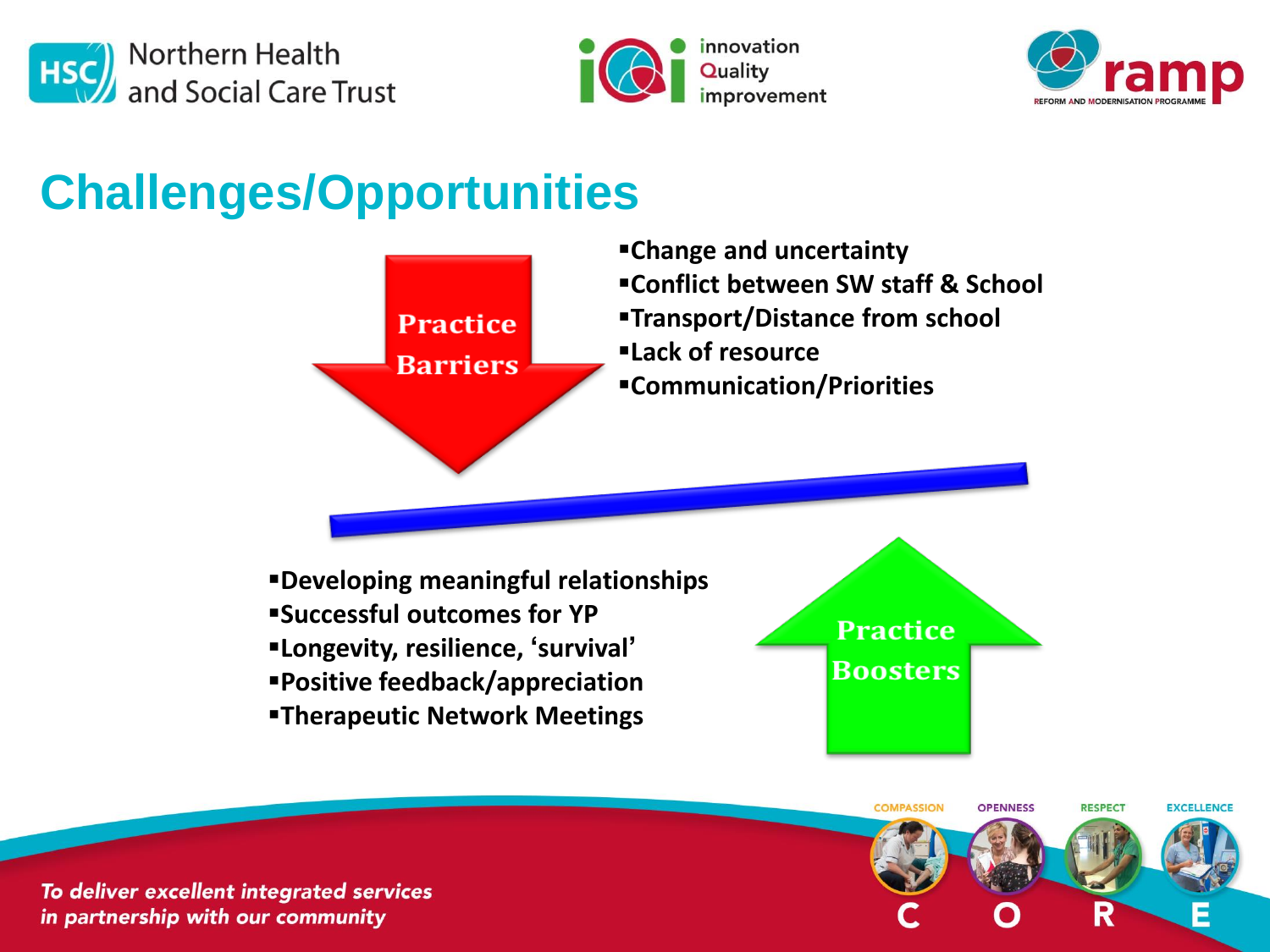





#### **Incorporating the CARE Model to Achieve Best Outcomes**

- **Language crucial**
- **Relationships crucial**
- **Administrative tools**
- **Inclusiveness**
- **Data-informed decisions**
- **Feedback loops**
- **Awareness raising re. SW approach**



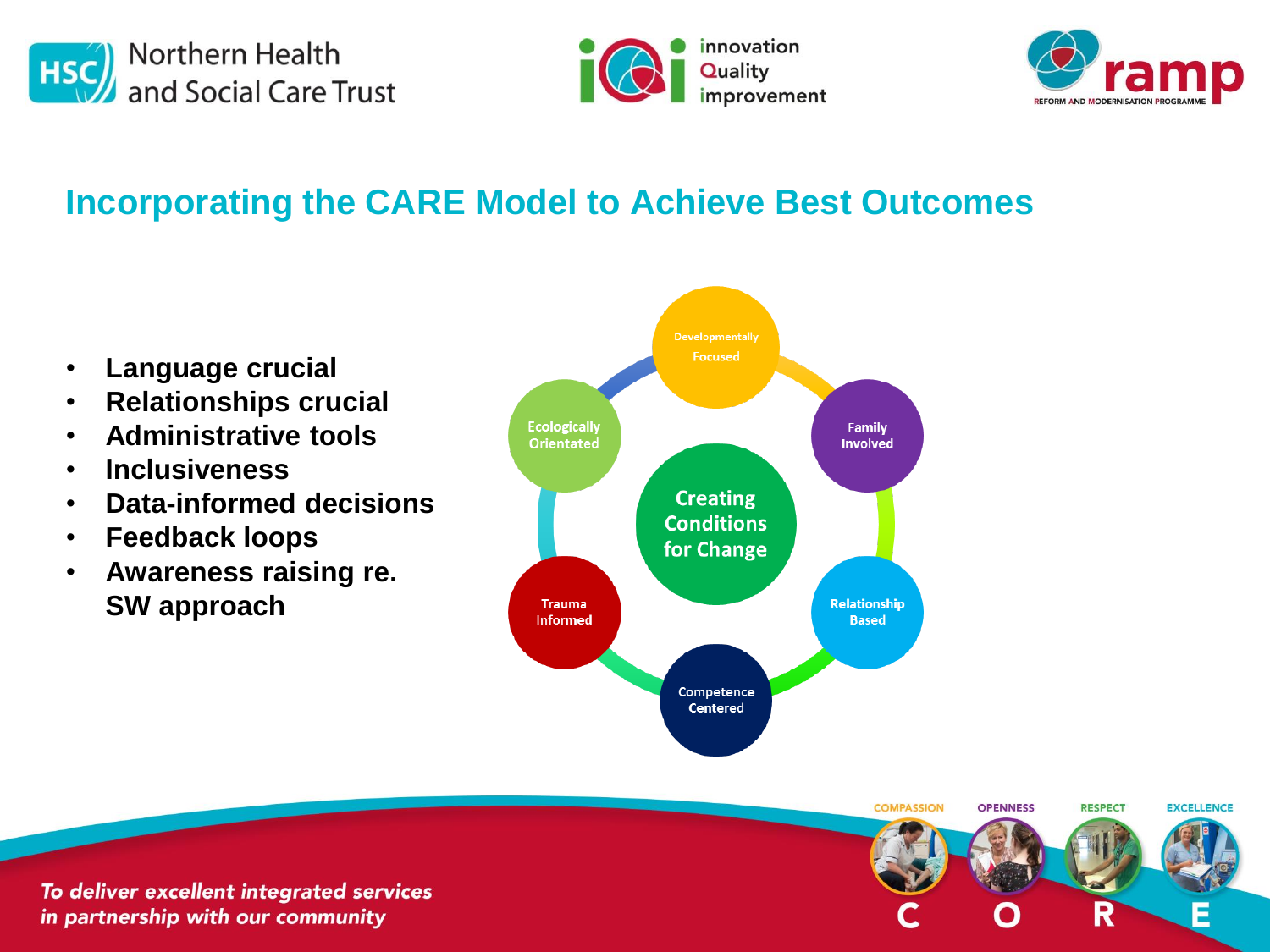





**RESPECT** 

R

OPENNESS

**COMPASSION** 

**EXCELLENCE** 

# **'It takes a Village'**

- Parent
- Carer
- **Teacher**
- Classroom Assistant
- **Social Worker**
- **Therapeutic Worker**
- **Neighbours**
- **Friends**
- **After School Group Leader**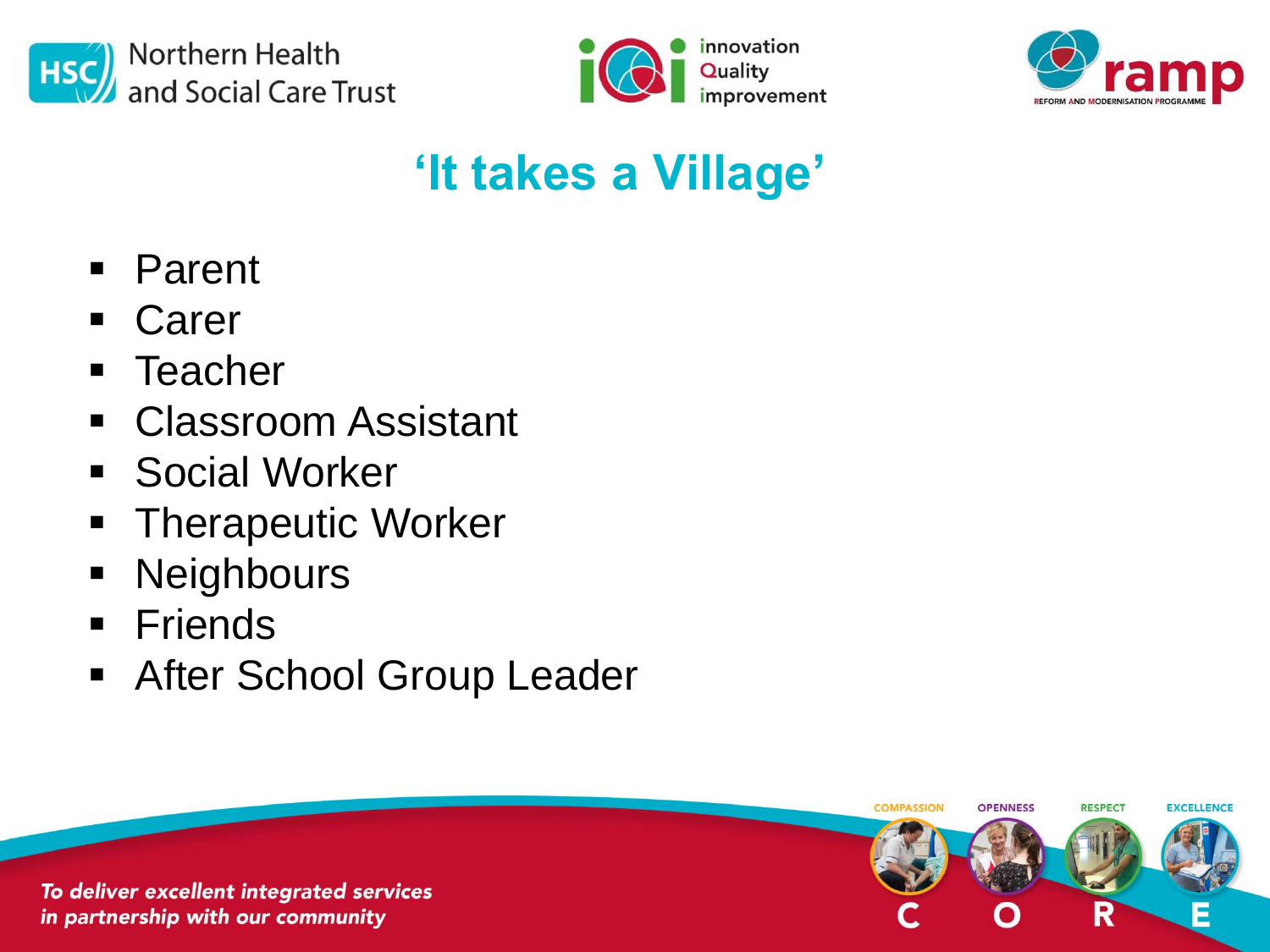





#### **Improving Self Esteem and Self Confidence**



**OPENNESS** 

**RESPECT** 

**EXCELLENCE** 

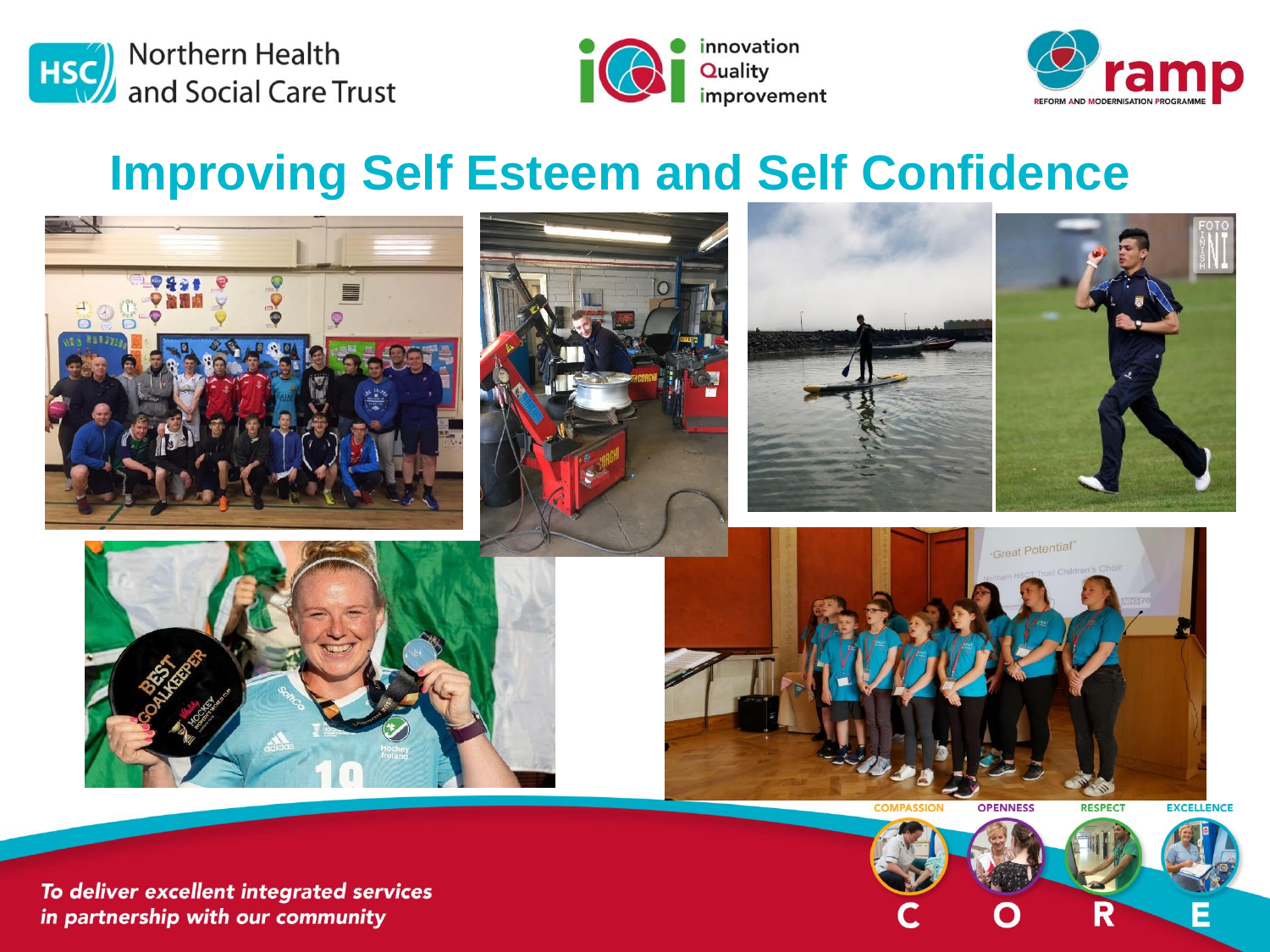





## **Improving Self Esteem and Self Confidence**

- **Volunteering Opportunities**
- Part-time Jobs
- **Employability Scheme**
- **Driving Lessons**
- **Beauty Courses**